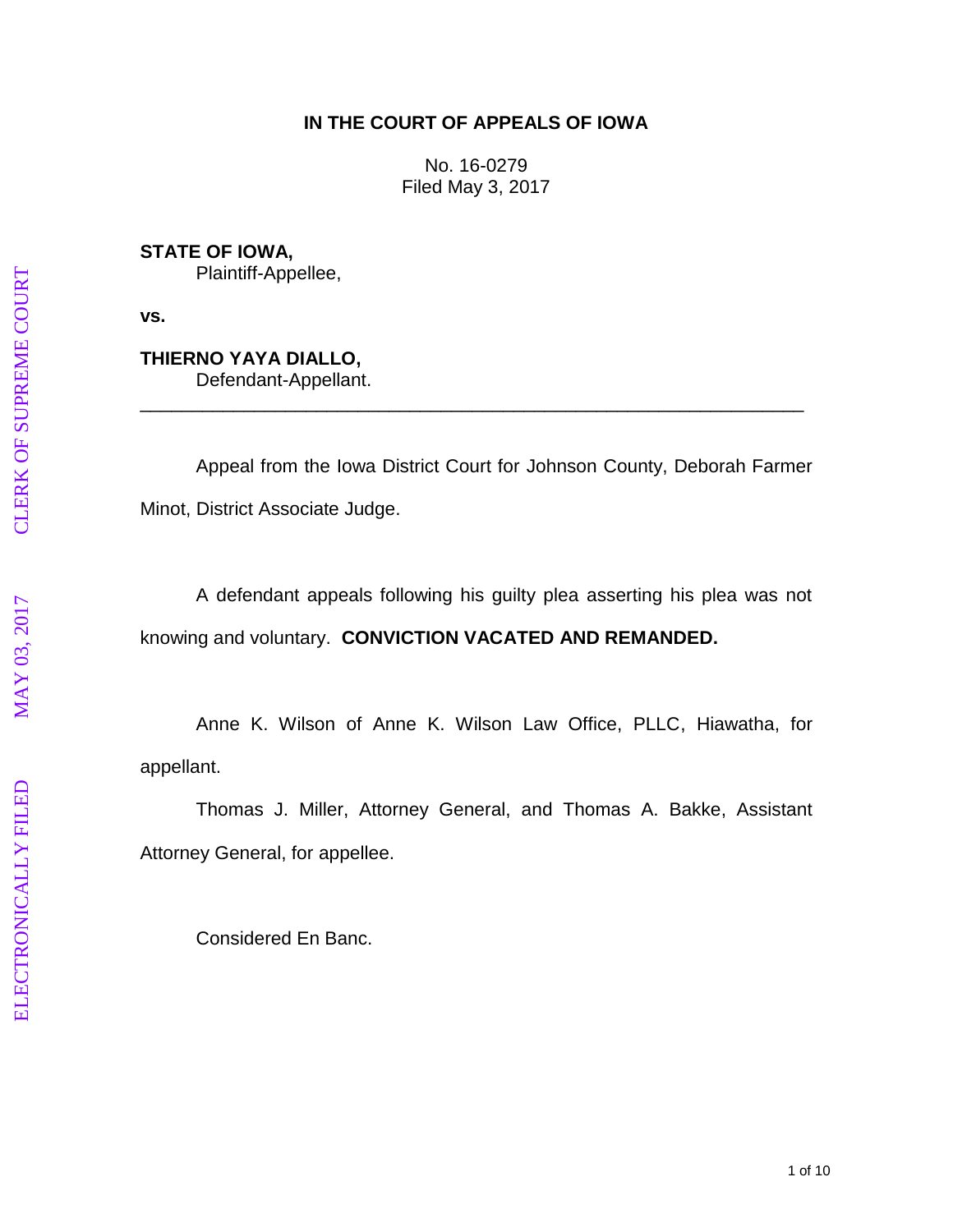**VOGEL, Judge.**

Thierno Yaya Diallo appeals following his written guilty plea to assault causing bodily injury under Iowa Code sections 708.1(2) and 708.2(2) (2015), a serious misdemeanor. He was sentenced to ninety days in jail with all but ten days suspended and one year of supervised probation. He was also ordered to pay a fine of \$315.00 plus all applicable surcharges, along with any victim restitution, court costs, and \$60.00 in attorney fees. He asserts his guilty plea was not knowing and voluntary because: (1) he was not informed of the immigration consequences of the guilty plea and (2) he was not informed of the applicable surcharges he would be assessed. He also asserts counsel was ineffective for failing to inform him of the immigration consequences of his guilty plea.

### **I. Error Preservation.**

 $\overline{a}$ 

It is undisputed Diallo did not file a motion in arrest of judgment challenging his guilty plea in the district court. *See* Iowa R. Crim. P. 2.24(3)(a) ("A defendant's failure to challenge the adequacy of a guilty plea proceeding by motion in arrest of judgment shall preclude the defendant's right to assert such challenge on appeal."); *State v. Meron*, 675 N.W.2d 537, 540 (Iowa 2004) ("[A] defendant must file a motion in arrest of judgment to preserve a challenge to a guilty plea on appeal."). However, the State concedes Diallo may challenge his guilty plea here because the advisory provided to Diallo in the written guilty plea form did not substantially comply with Iowa Rule of Criminal Procedure 2.8(2)(d).<sup>1</sup>

 $1$  The rule requires that "[t]he court shall inform the defendant that any challenges to a plea of guilty based on alleged defects in the plea proceedings must be raised in a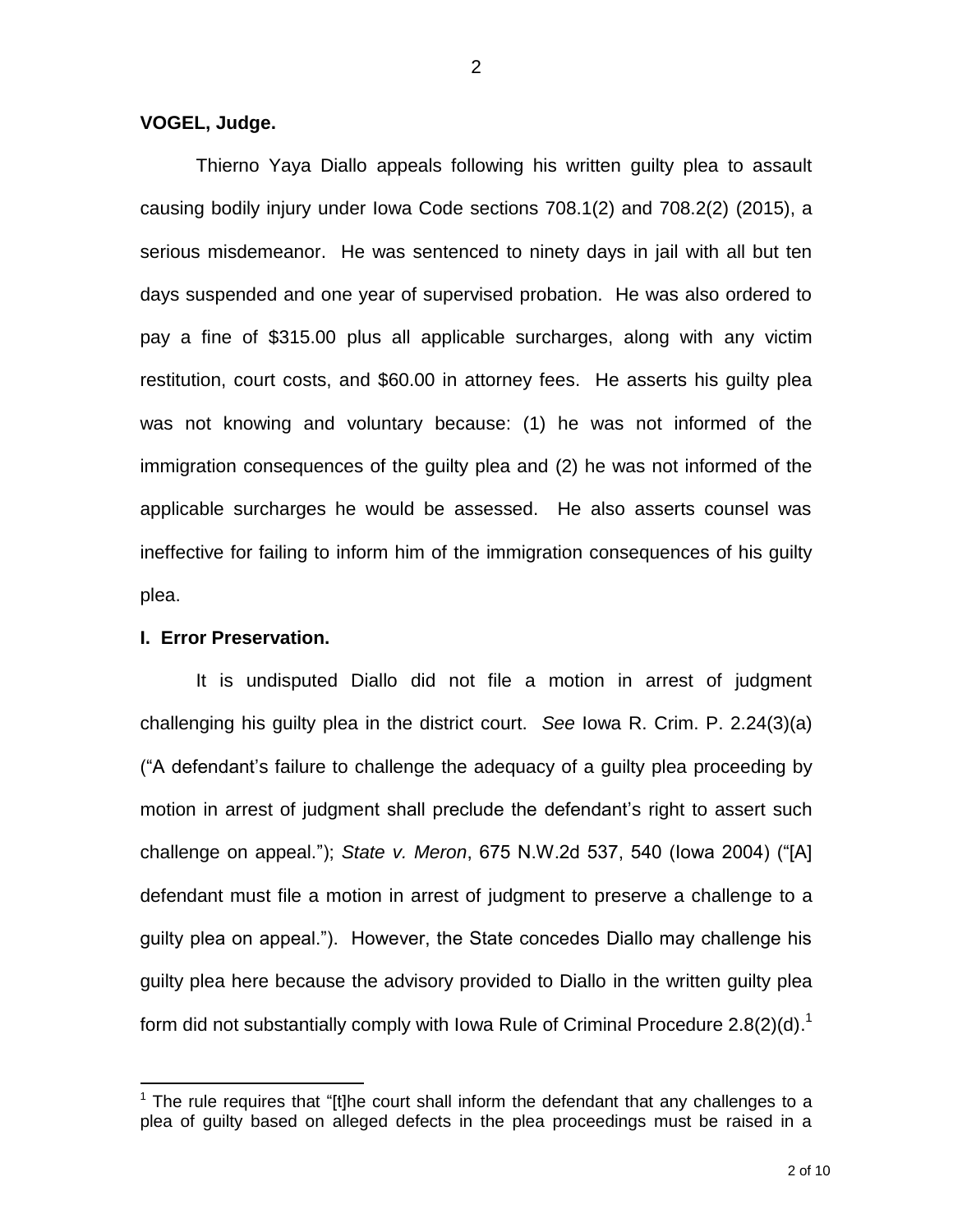*See State v. Worley*, 297 N.W.2d 368, 370 (Iowa 1980) ("No defendant, however, should suffer the sanction of rule [2.24(3)(a)] unless the court has complied with rule [2.8(2)(d)] during the plea proceedings by telling the defendant that he must raise challenges to the plea proceeding in a motion in arrest of judgment and that failure to do so precludes challenging the proceeding on appeal."). The advisory given to Diallo in the written guilty plea form was identical to the advisory given to the defendant in *State v. Fisher*, 877 N.W.2d 676, 682 (Iowa 2016)—"Absent from Fisher's form was any statement that by signing it or proceeding to immediate sentencing, Fisher was giving up his ability to contest the plea in the future . . . ." Therefore, consistent with *Fisher*, we also conclude "[the] written plea was deficient in this respect, [and Diallo] is not precluded from challenging his guilty plea on direct appeal." 877 N.W.2d at 682.

#### **II. Immigration Consequences.**

 $\overline{a}$ 

Diallo first claims he was not advised of the immigration consequences of his guilty plea as required by rule 2.8(2)(b)(3)—"Before accepting a plea of guilty, the court must . . . inform the defendant of, and determine that the defendant understands . . . [t]hat a criminal conviction, deferred judgment, or deferred sentence may affect a defendant's status under federal immigration laws." He asserts a handwritten addition on the guilty plea form that stated, "Defendant has been advised of any possible immigration consequences" was an inadequate advisory under the rule. Diallo also notes this handwritten addition was not initialed or signed. However, as the State points out, Diallo fails to acknowledge

motion in arrest of judgment and that failure to so raise such challenges shall preclude the right to assert them on appeal." Iowa R. Crim. P. 2.8(2)(d).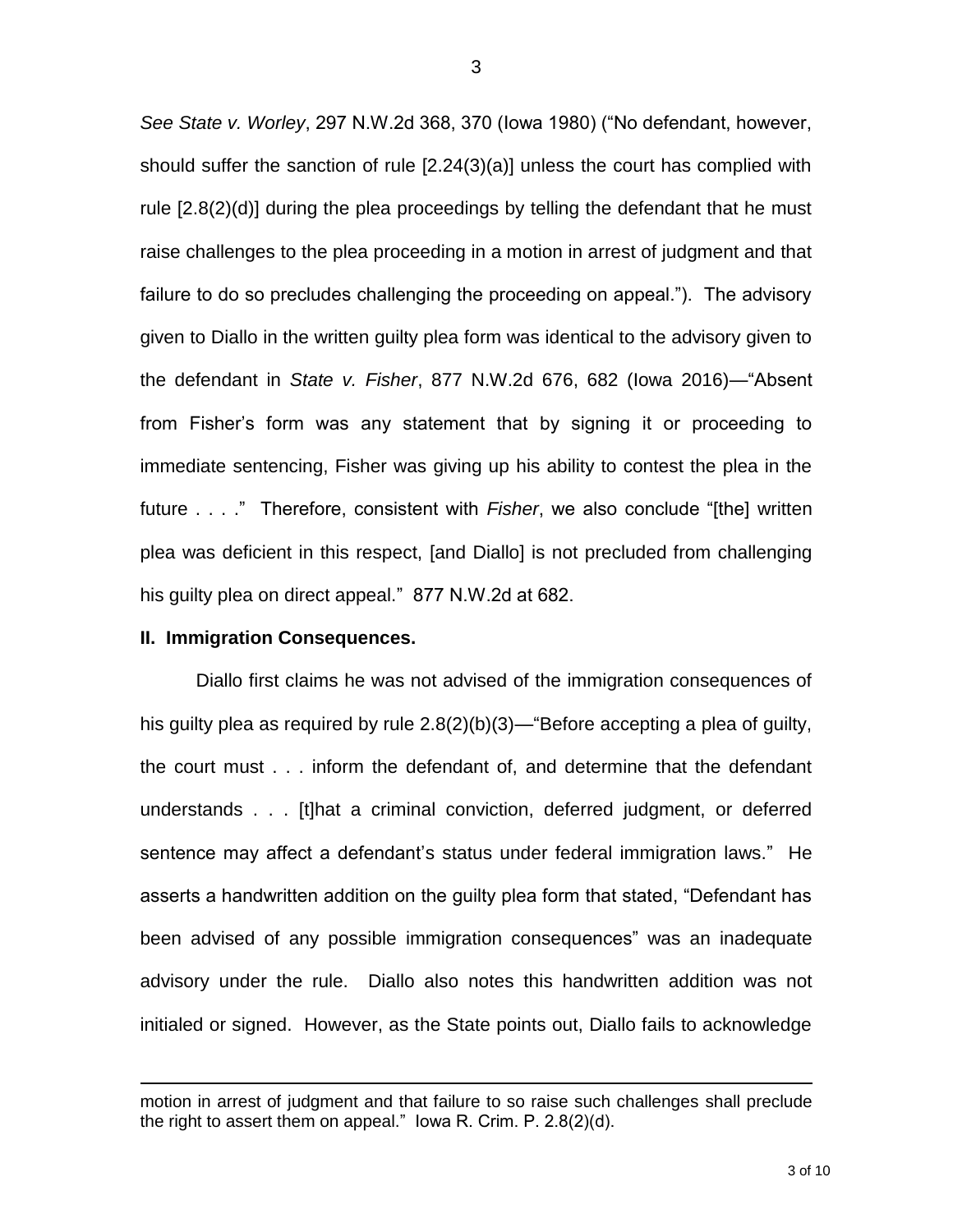that this statement was not the only statement on the written guilty plea form that pertained to the immigration consequences of the guilty plea. On the fourth page of the form, it states: "I understand that, if I am not a citizen of the United States, I may suffer adverse immigration consequences as a result of this guilty plea, including deportation. I understand that I have the right to contact an immigration attorney and my consulate." Immediately following this statement is Diallo's signature.

We agree with the State's assertion that this advisory substantially complies with a court's obligation to inform a defendant and ensure he understands that the conviction could result in adverse immigration consequences. *See* Iowa R. Crim. P. 2.8(2)(b)(3); *Meron*, 675 N.W.2d at 544 ("Substantial compliance requires that the essence of each requirement of the rule be expressed to allow the court to perform its important role in each case."). Therefore, we find no error in this aspect of Diallo's guilty plea. *See Fisher*, 877 N.W.2d at 680 ("We ordinarily review challenges to guilty pleas for correction of errors at law.").

#### **III. Surcharges.**

 $\overline{a}$ 

Diallo also claims his guilty plea was not knowing and voluntary because he was not informed of the applicable surcharges.<sup>2</sup> In support of his claim, Diallo cites the *Fisher* case, which establishes surcharges are punishment and a

 $2$  Diallo also appears to challenge the guilty plea form's failure to inform him of the possibility of being required to pay victim restitution. However, victim restitution is not a punishment, and the court is not required to inform a defendant of the possibility of a restitution order under rule 2.8(2)(b). *State v. Brady*, 442 N.W.2d 57, 59 (Iowa 1989) ("Payment of money under a court order, standing alone, does not make it punishment.").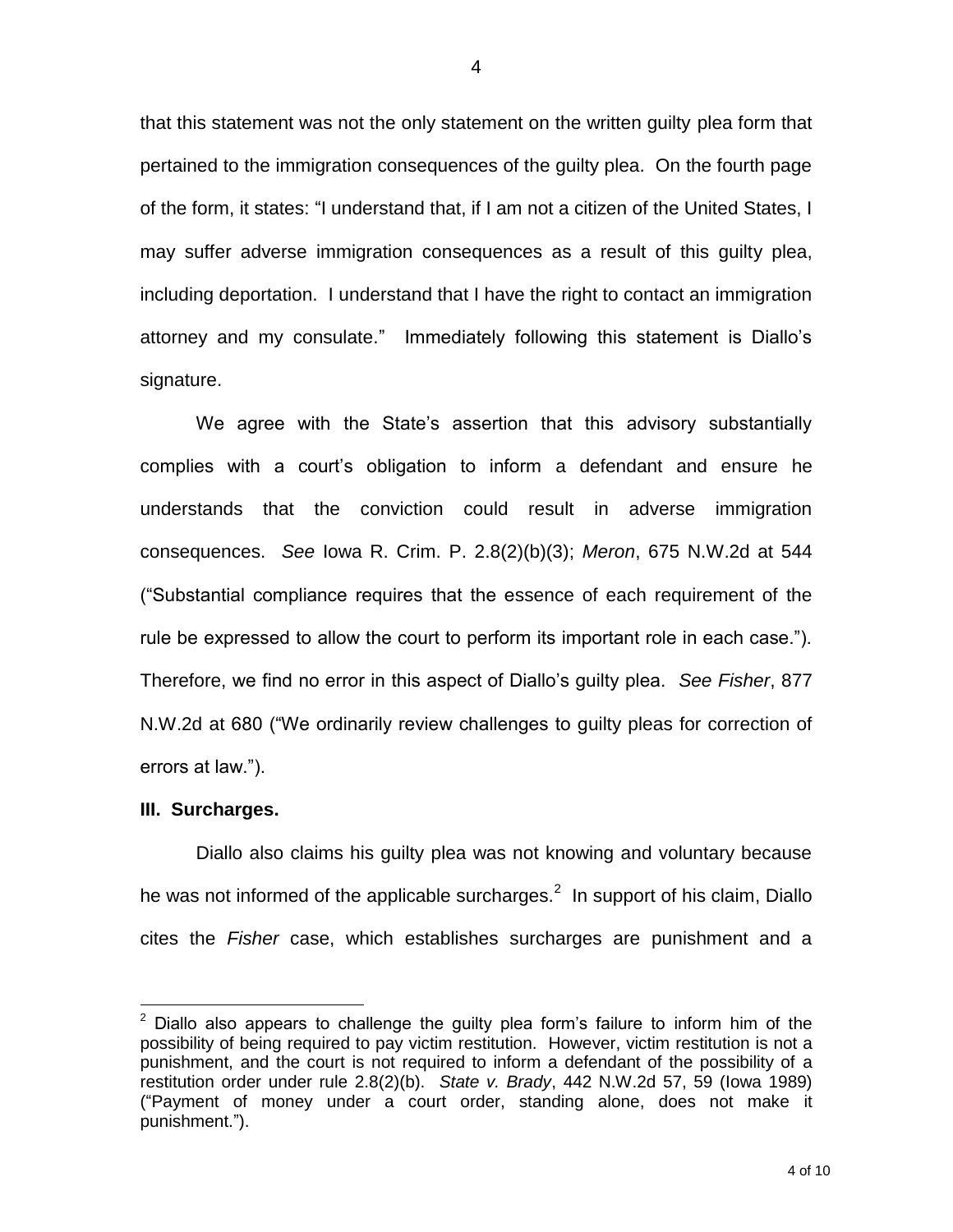defendant should be informed of surcharges as they affect the mandatory minimum and maximum penalties faced by those who plead guilty. *Id*. at 685–86 ("We conclude that Fisher should have been informed of the mandatory minimum and maximum possible fines, including surcharges."). However, the *Fisher* decision left open the issue of whether omitting information about the applicable surcharges alone can render a guilty plea unintelligent and involuntary:

Because we are vacating Fisher's plea and sentence and remanding for further proceedings anyway based on failure to disclose the mandatory license suspension, we need not decide today whether failure to disclose the surcharges *alone* would have meant the plea did not *substantially comply* with rule 2.8(2)(b)(2). Regardless, we hold that *actual compliance* with rule 2.8(2)(b)(2) requires disclosure of all applicable chapter 911 surcharges.

*Id*. at 686 n.6. Whether substantial compliance with rule 2.8(2)(b)(2) was achieved despite the omission of the information regarding the applicable surcharge is the question we must answer in this case.

The written guilty plea form in this case informed Diallo that the fine he could be responsible to pay would be "at least \$315.00 and up to \$1875.00." The form went on to say that the plea agreement provided for Diallo to pay the \$315.00 fine, serve ninety days in jail with all but ten days suspended, and serve one year of supervised probation. The day after the written guilty plea was filed, Diallo was ordered to pay the \$315.00 fine, but the sentencing order stated he was also to pay "all applicable surcharges."

Under Iowa Code section 911.1(1) (2015), Diallo would be responsible for a thirty-five percent surcharge on the \$315.00 fine. The imposition of this surcharge is mandatory so long as the fine is imposed. *See* Iowa Code § 911.1(1) ("When a court imposes a fine or forfeiture for a violation of state law,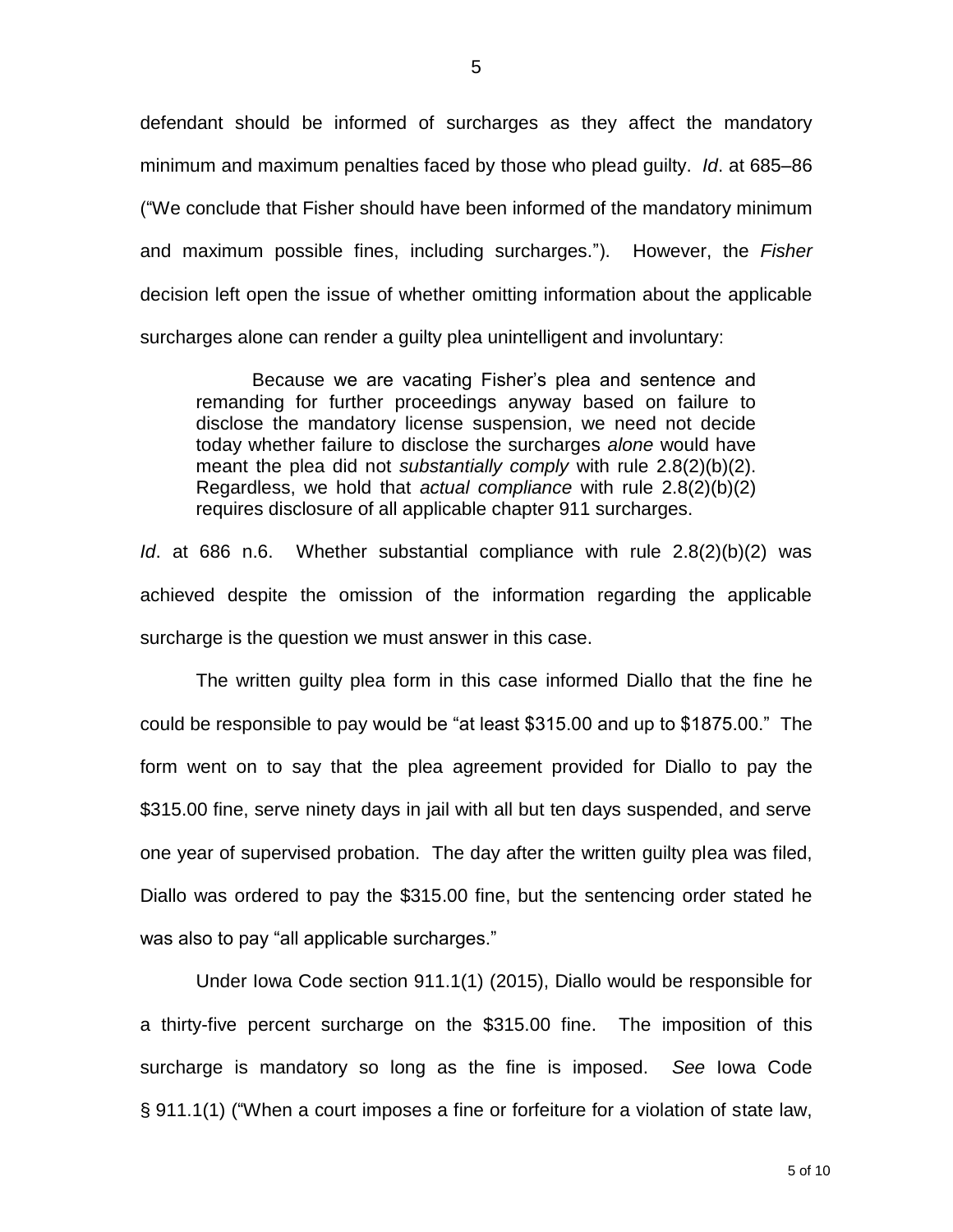. . . the court or the clerk of the district court *shall* assess an additional penalty in the form of a criminal penalty surcharge equal to thirty-five percent of the fine or forfeiture imposed." (emphasis added)). So the minimum amount Diallo could have been assessed as a "fine" was \$315.00 plus the \$110.25 surcharge, which makes the actual minimum fine \$425.25, not \$315.00 as he had been advised. In addition, the maximum amount he could have been required to pay as a fine was \$1875.00 plus the \$656.25 surcharge, making the actual maximum fine \$2531.25. There was no mention in the written guilty plea form that any surcharge could impact the amount of the fine that could be imposed.

The State asserts the written guilty plea form substantially complied with advisories required under rule 2.8(2) and the failure to inform Diallo of the thirtyfive percent surcharge should not permit him to have his conviction and sentence overturned, considering "the mandatory surcharges are of relatively small consequence" in relation to the other punishments Diallo was facing. The State goes on to contend, "There is a distinct difference between failing to inform a defendant on the applicable surcharges and other matters such as maximum term of incarceration."

The supreme court in *Fisher* indicates that there is a difference between "actual compliance" and "substantial compliance" when it comes to informing a defendant of the "mandatory minimum punishment" and the "maximum possible punishment" under rule 2.8(2)(b)(2). *See* 877 N.W.2d at 686 n.6 (noting "*actual compliance* with rule 2.8(2)(b)(2) requires the disclosure of all applicable chapter 911 surcharges" but not deciding "whether failure to disclose the surcharges *alone* would have meant the plea did not *substantially comply* with rule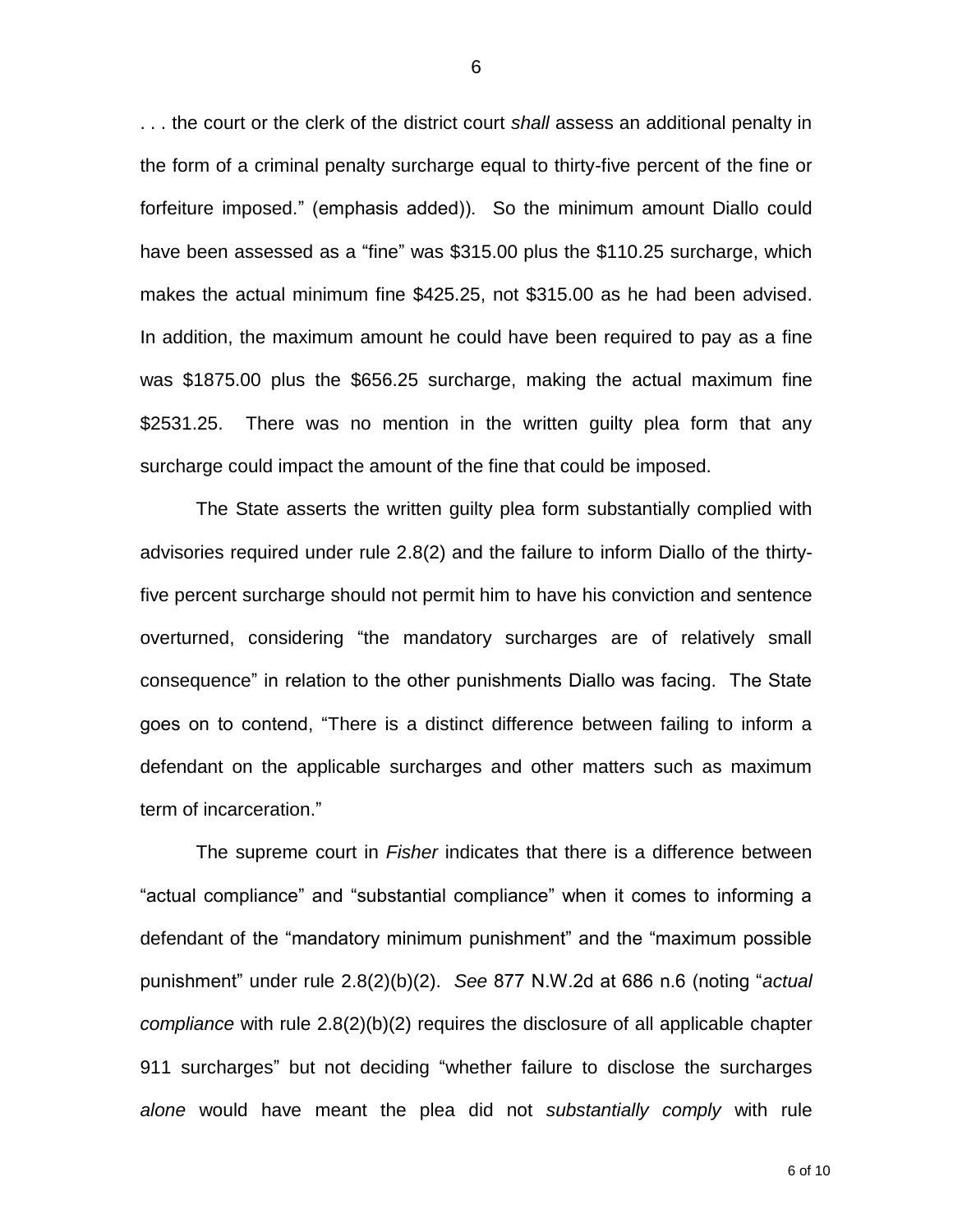2.8(2)(b)(2)"). The substantial compliance standard provides "a trial court is not required to advise a defendant of his rights using the precise language of the rule; it is sufficient that the defendant be informed of his rights in such a way that he is made aware of them." *State v. Myers*, 653 N.W.2d 574, 578 (Iowa 2002). It requires "the essence of each requirement of the rule be expressed." *Meron*, 675 N.W.2d at 544.

Diallo was informed of a minimum and maximum base fine, but this amount omitted the increase caused by application of the mandatory surcharge, which resulted in Diallo being misinformed as to the potential total amount due. *See State v. Kress*, 636 N.W.2d 12, 21–22 (Iowa 2001) (noting the guilty plea court misinformed the defendant that it could waive the one-third mandatory minimum sentence, which "was tantamount to a failure to advise her of the maximum possible punishment"); *State v. White*, 587 N.W.2d 240, 246 (Iowa 1998) (concluding the failure to inform a defendant of the possibility of consecutive sentences leaves the defendant "partially informed, but uninformed of the true maximum possible punishment" and results in the plea being "uninformed and unenlightened"). *But see Stovall v. State*, 340 N.W.2d 265, 267 (Iowa 1983) ("If the court does make a misstatement, if the misstatement is material in the sense that it is part of the inducement for the defendant's decision to plead guilty, if the defendant's attorney does not correct the misstatement, and if the defendant enters a guilty plea accordingly, the plea is not intelligently and voluntarily made, and the defendant is entitled to have his plea set aside and to plead anew."); *State v. West*, 326 N.W.2d 316, 317 (Iowa 1982) ("[T]he voluntary and intelligent nature of the plea would be affected by any misstatement of the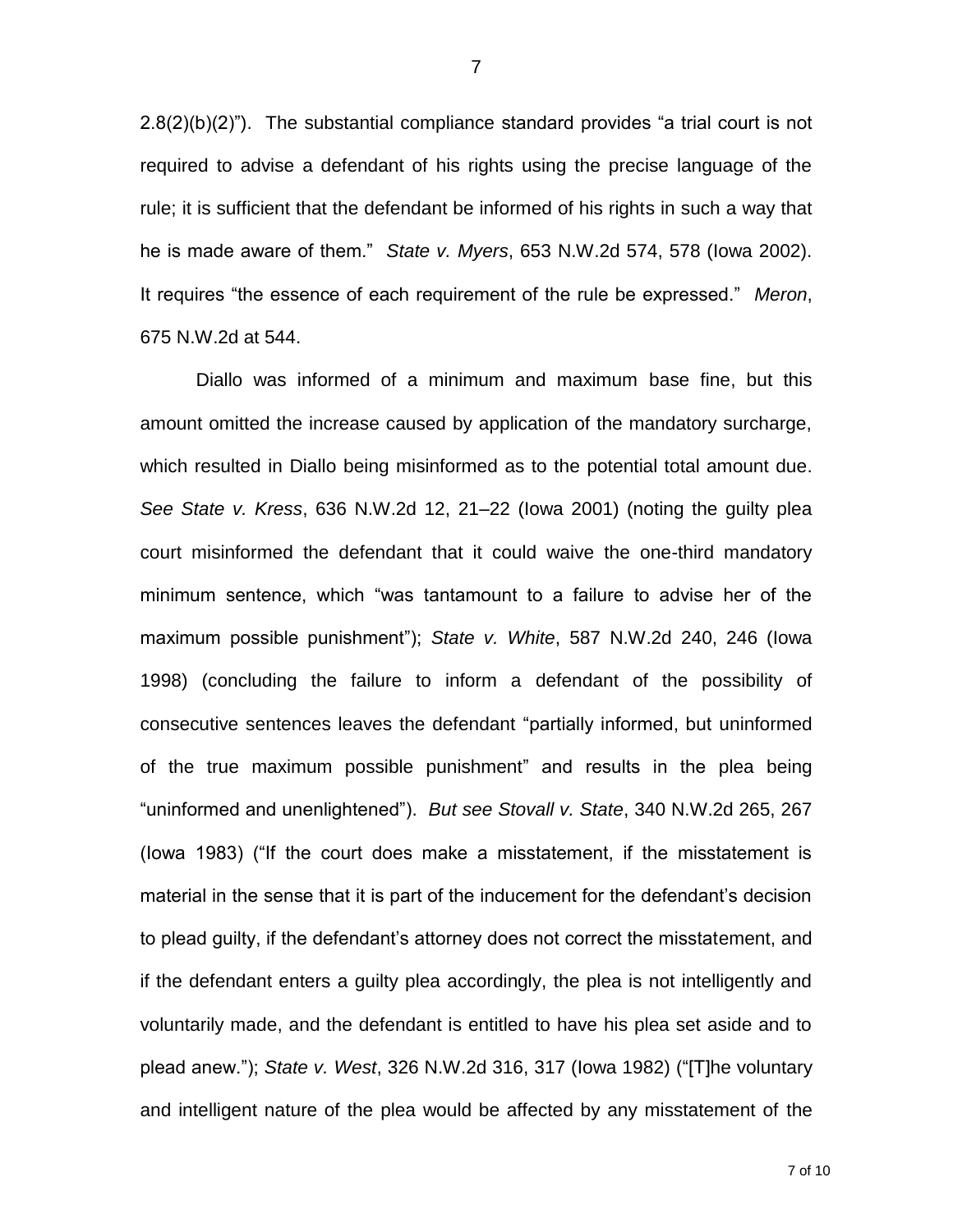court placing in defendant's mind 'the flickering hope of a disposition on sentencing that was not possible.'" (citation omitted)). Because Diallo was misinformed as to the mandatory minimum and maximum possible fine that could be imposed upon his plea of guilty, we conclude the plea was not knowing and voluntary. His conviction must be vacated and the case remanded for further proceedings consistent with this opinion.<sup>3</sup>

## **CONVICTION VACATED AND REMANDED.**

All Judges concur except Tabor and Doyle, JJ. who concur in part and dissent in part.

 $\overline{a}$ 

<sup>&</sup>lt;sup>3</sup> Because we conclude Diallo's plea was not knowing and voluntary due to the written guilty plea form's failure to advise of the applicable surcharges and we are vacating his conviction and remanding the case, we need not address Diallo's final claim that his counsel was ineffective for failing to advise him of the immigration consequences of his guilty plea.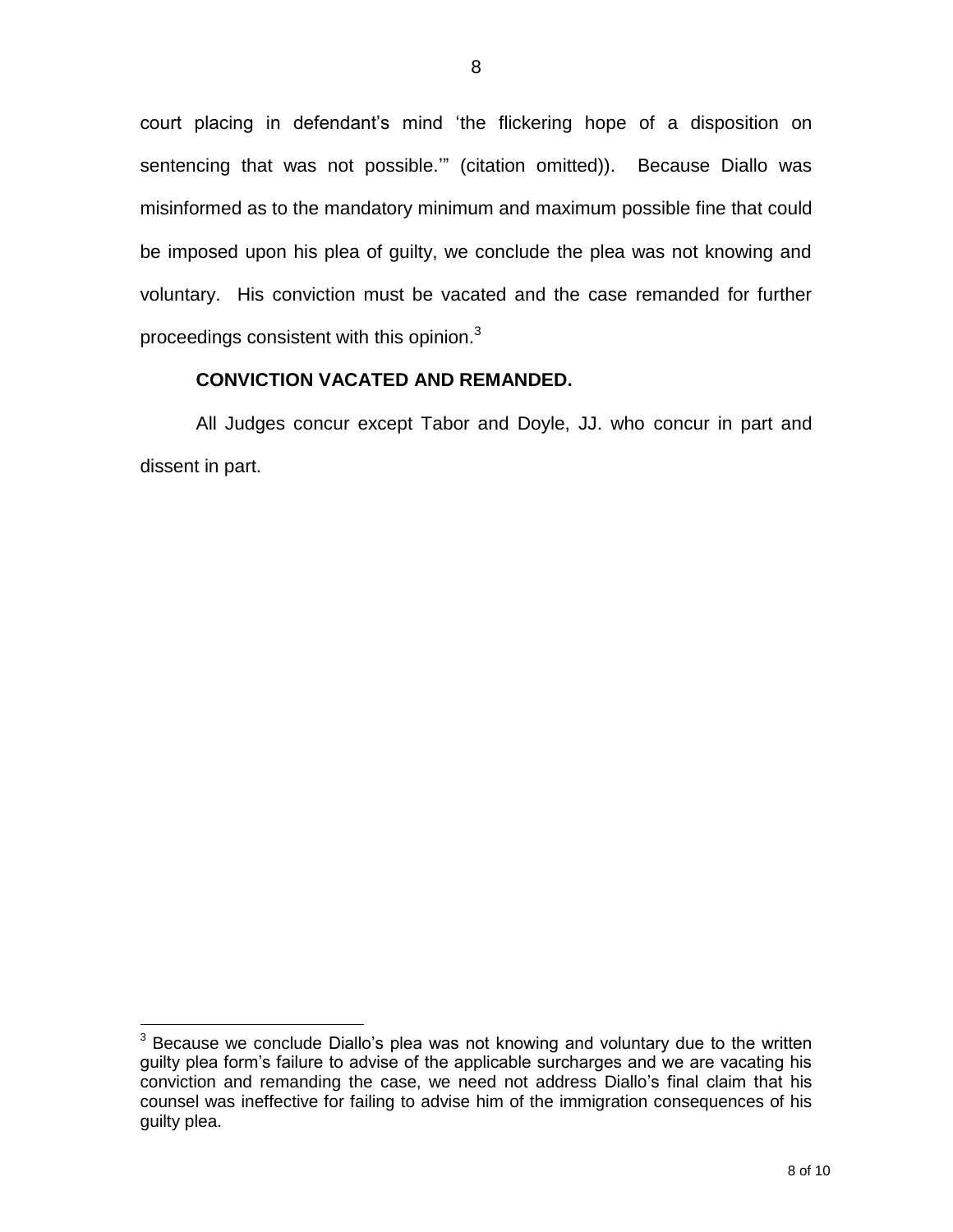**TABOR, Judge** (concurring in part and dissenting in part)

I respectfully dissent from the portion of the decision vacating Diallo's guilty plea based on the omission of information about the 35% surcharge. While I believe Diallo's serious-misdemeanor plea bargain presents a closer case, I would find substantial compliance with Iowa Rule of Criminal Procedure 2.8(2)(b)(2) for the same reasons outlined in the dissent in *State v. Weitzel*, No. 16-1112, \_\_ W.L. \_\_ (Iowa Ct. App. May 3, 2017), also filed today.

Doyle, J., joins this partial dissent.